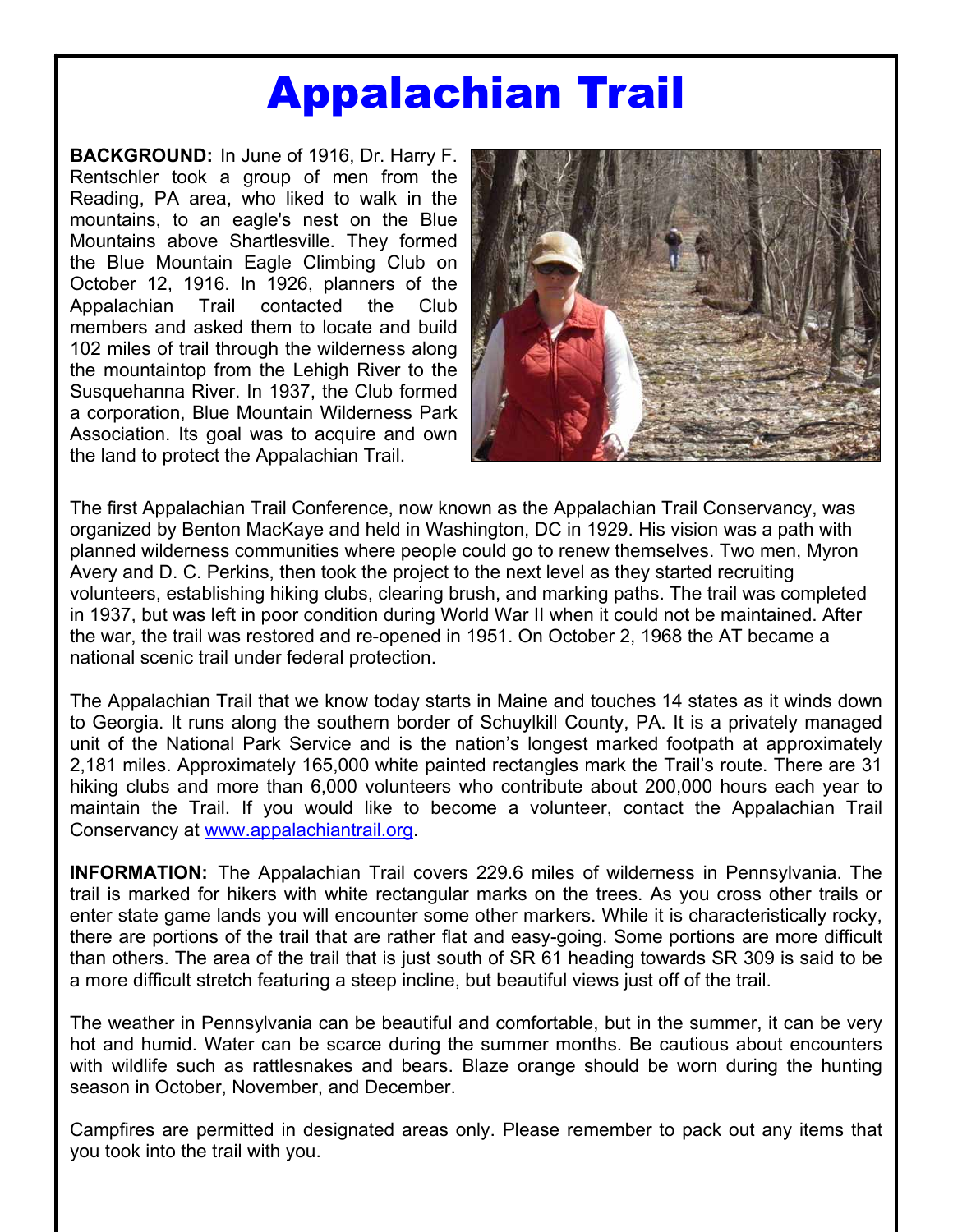**CONTACT:** Most of the trail in Schuylkill County is maintained by Blue Mountain Eagle Climbing Club. Go to their website at www.bmecc.org. The Appalachian Trail Conservancy website, www.appalachiantrail.org, is a great tool that contains information for hikers such as location of shelters, water sources, Leave No Trace, and anything else you may need to plan for your hike.



**AREA ATTRACTIONS:** The AT is a great place to renew yourself and be one with your thoughts. It is refreshingly beautiful, wooded land that is home to wildlife such as chipmunks, squirrels, rabbits, foxes, raccoons, skunks, white-tailed deer, and black bears. It is also a great place to bird watch as the migration of hawks, eagles, and falcons pass through.

The forest is a nice mixture of many trees and shrubs that is especially splendid in the autumn season. You will hike through pines, oaks, and maples. You'll see beautiful ferns, honeysuckle bushes, and our state flower, mountain laurel, which is in full bloom in mid-June.

At many points along the way you will find breathtaking views. These areas are the perfect place to take a break and get some wonderful photographs!

# **TRAILHEAD GPS COORDINATES:**

#### **SR 309 between New Tripoli and Tamaqua—Lat 40°42'26.81"N Lon 75° 48'27.67"W**

Blue Mountain Summit Restaurant, Bed & Breakfast (www.bluemountainsummit.com) is located right across the street from the State Game Lands parking lot at the trailhead. Bear Rock Junction Mini Golf and Corn Maze (www.bearrockjunction.com) is located approximately 3.2 miles south of the trailhead on SR 309. Approximately 3 miles north on SR 309, there is a convenience store and deli, two restaurants, and an ATM machine.

## **Hawk Mountain Road—Lat 40º38'01.84"N Lon 75º57'41.85"W**

Parking is on Hawk Mountain Road, just south of Hawk Mountain Sanctuary, about 0.5 miles from the Visitors Center. This is a great area for bird watchers. The sanctuary's website at www.hawkmountain.org lists local attractions including dining, lodging, camping, and shopping.